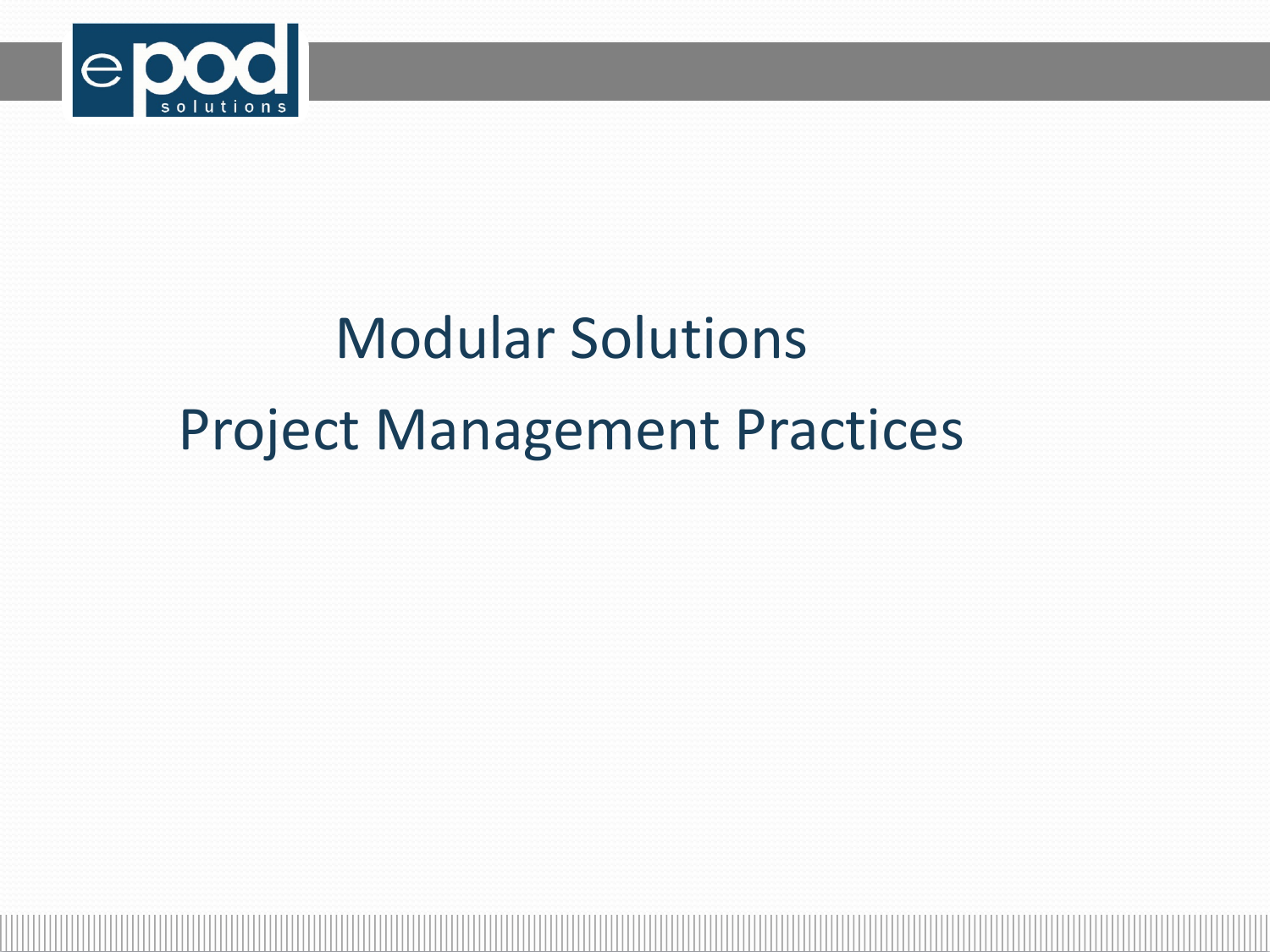

#### Company Background

- Over 40 years of experience in the mission critical data center and modular design/build field.
- **Proven track record of successfully completed projects with references.**
- Financially stable with established lines of credit to fund equipment and vendor sourcing.
- Fully bonded and insured to mitigate customer liability and exposure.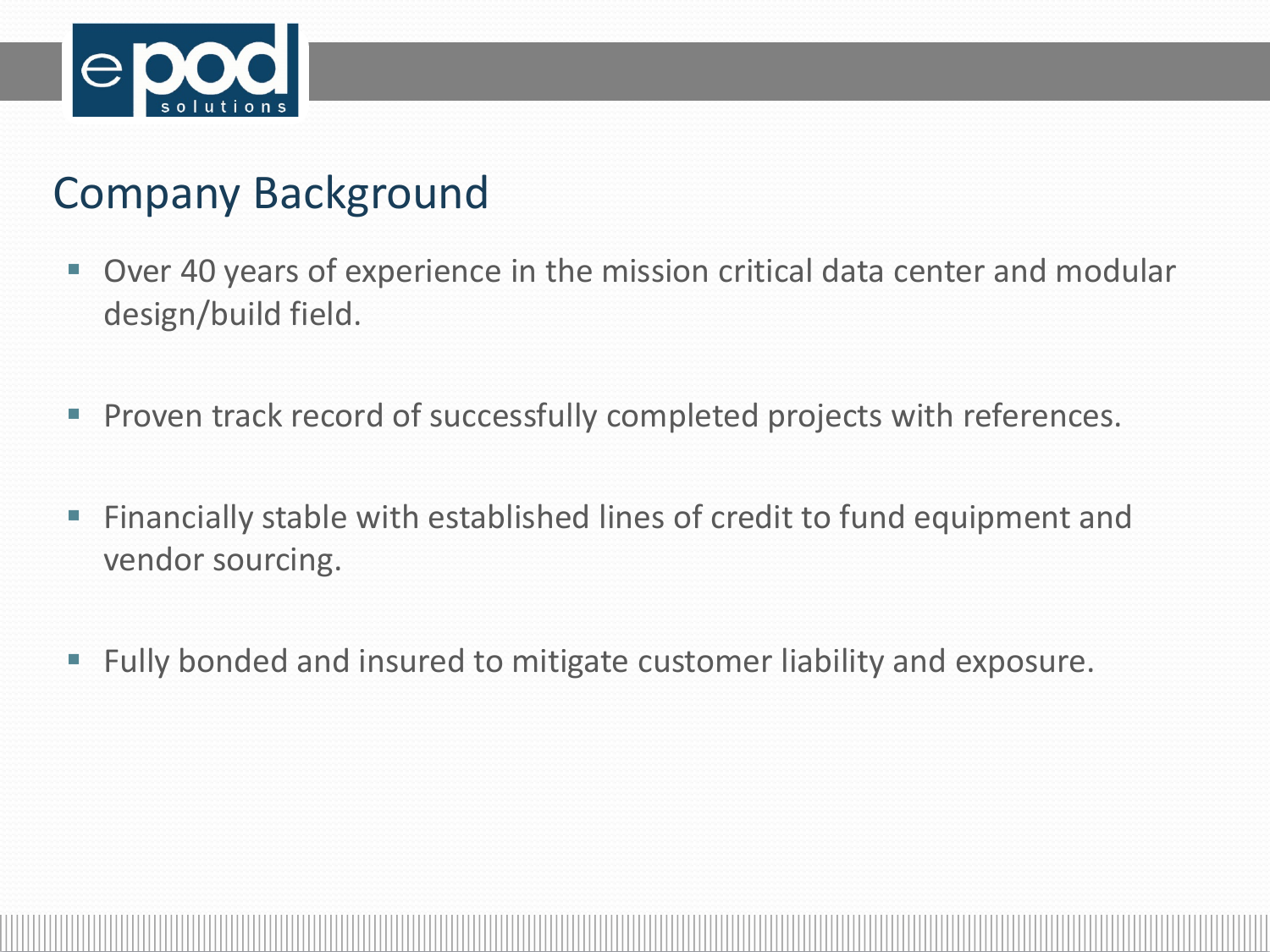

### Project Management Methodology

- Data center projects are driven by mechanical and electrical trades. Our background and expertise is grounded in these technical capabilities. Between the cooling and power equipment plus installation costs these components make up 80% of the project budget.
- Our project executives come from the mechanical and electrical industries and are well versed in the intricacies and coordination of this expertise.
- Our experienced team is capable of identifying potential project issues prior to the start of the construction process to effectively mitigate risk and prevent budget and schedule overruns.
- We utilize established project document control means and methods as well as CPM scheduling tools to maintain organization and control throughout the entire project process.
- Our extensive field experience enables us to view a project from multiple perspectives to successfully choose and manage subcontractors while maintaining project schedule and budget.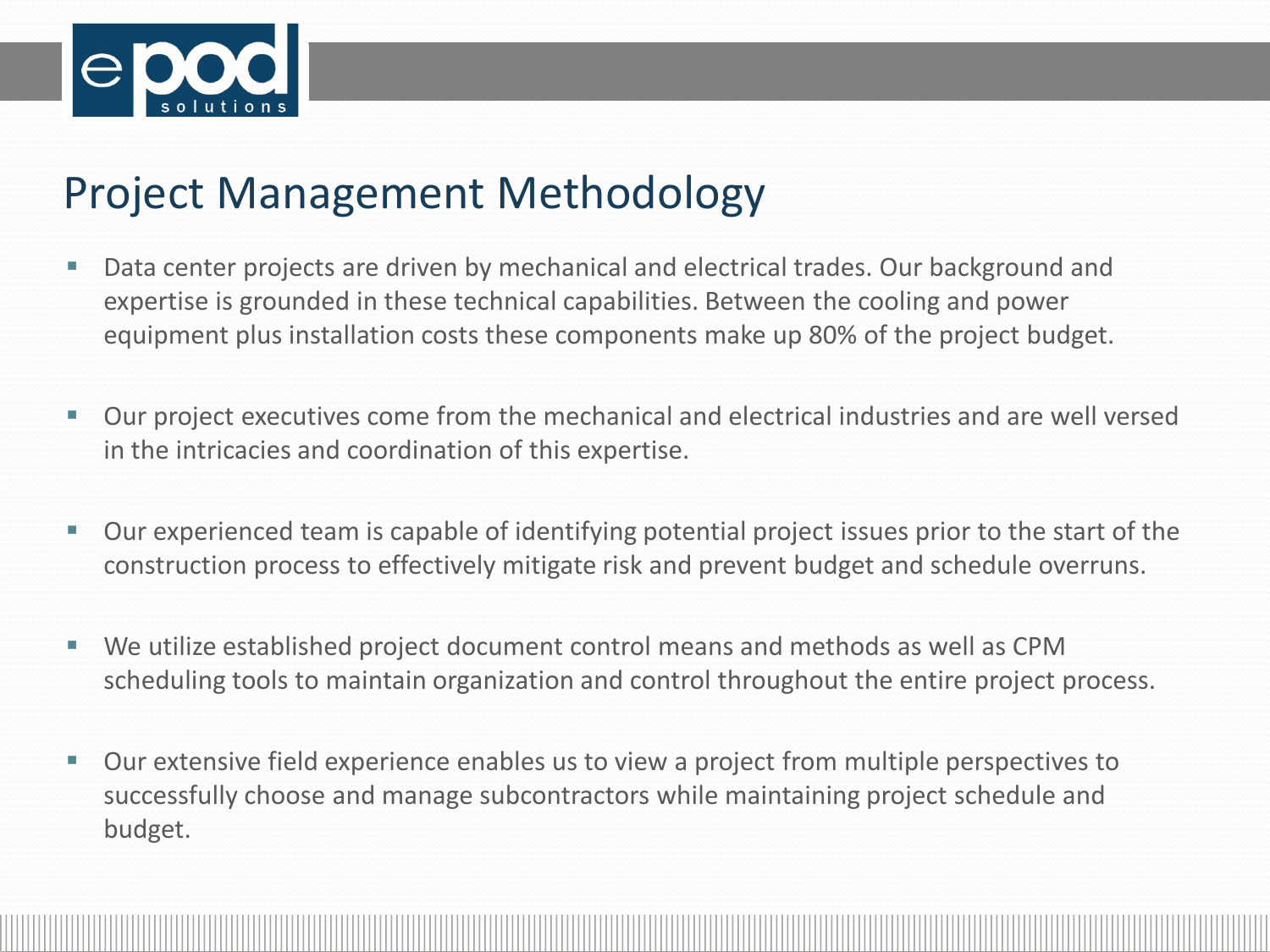

### National Deployment Capability

- The Company has national scope with completed successful projects in the Pacific Northwest, Southwest, and Southeastern United States, with our headquarters located in the Mid-Atlantic.
- Our extensive nationwide experience in the mission critical field allows us to better differentiate between subcontractors that are a perfect fit for the project and those that do not possess the skill set and experience required to work in a mission critical environment.
- Our related party companies represent various national manufacturers of critical equipment. As a result, we have a national network of affiliates in every city that are experts in the data center industry and can provide recommendations to us for the properly qualified mechanical and electrical subcontractors to work under our guidance to deploy work anywhere in the country.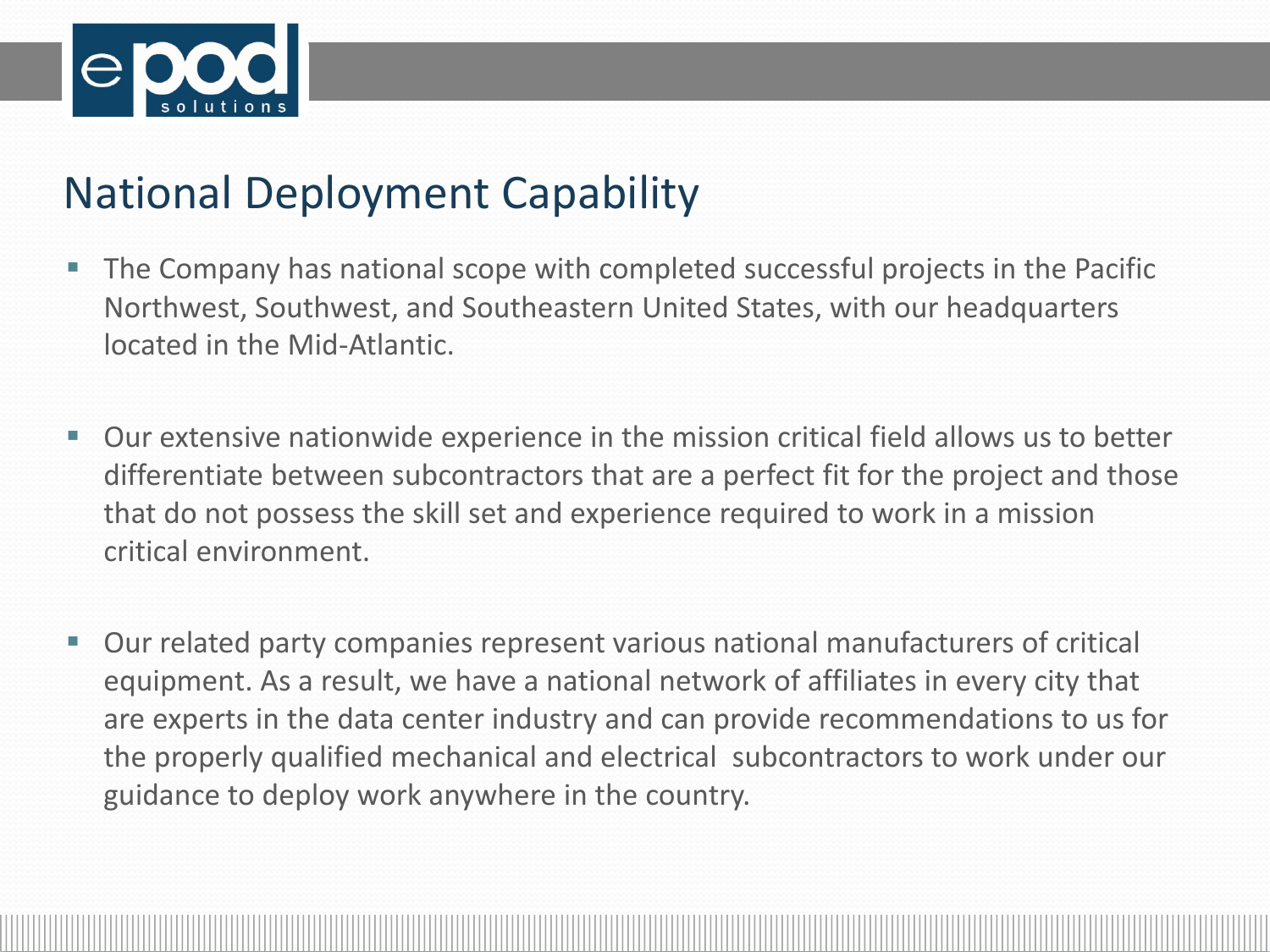

## Project Execution Methodology

- In all circumstances we staff the projects with our own project management and on site supervisory personnel.
- The Company has the ability to self-perform modular data center installations, as well as mission critical HVAC installation and maintenance, and electrical installation and maintenance in select geographic markets.
- In the event subcontracting out the work is more beneficial to the project, the experience of our project team allows us to select subcontractors that will work effectively and efficiently.
- We continuously critique ourselves and our subcontractors to insure improvement of our project management processes, knowledge and value to our customer.
- We are flexible in contract formats to accommodate our customer's needs.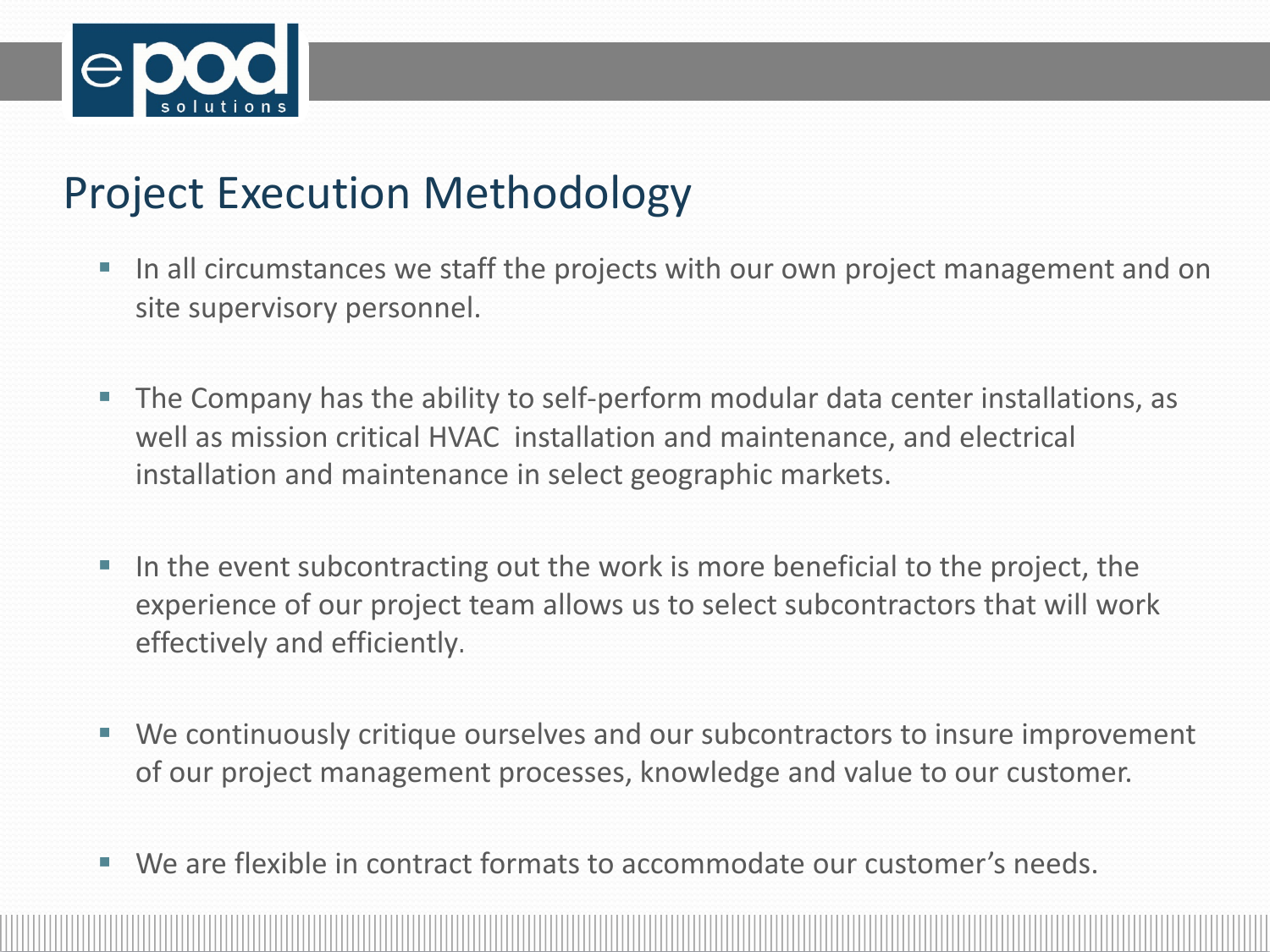

## Project Financial Control

- Our project team works with subcontractors and owners to fine tune project cost by performing intensive scope reviews and leaving no "stone unturned."
- We perform value engineering reviews of all projects prior to 100% design documents.
- Scope modifications required by unforeseen field conditions are thoroughly vetted prior to issuing a proposed change order.
- Any additional scope added at the Owners request is documented, priced and negotiated with the Owner prior to execution of the work.
- All subcontractors and vendors are contractually required to provide partial and final release of liens.